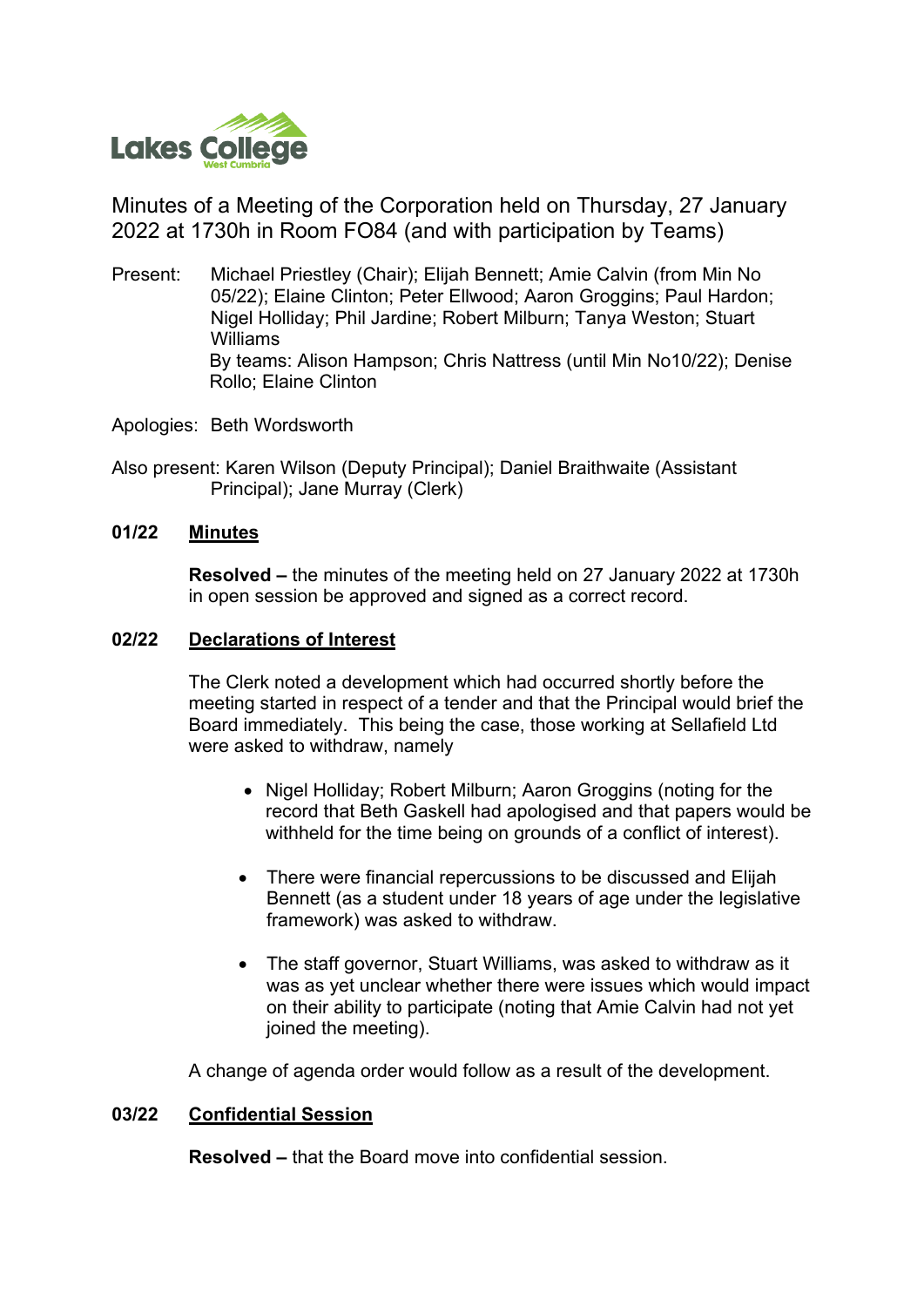*Nigel Holliday; Robert Milburn; Aaron Groggins; Stuart Williams; Elijah Bennett left the meeting.*

# **04/22 Principal's Strategic Update – confidential**

The Principal shared a development in respect of a tender.

*Nigel Holliday; Robert Milburn; Aaron Groggins; Stuart Williams; Elijah Bennett rejoined the meeting. Amie Calvin joined the meeting.*

The Principal continued to discuss local and national policy issues.

# **05/22 Open session**

**Resolved –** to re-open the session.

## **06/22 Strategic Plan**

A high-level review of the strategic plan was tabled for governors; updated given changes in the pandemic operating environment which had been less severe than anticipated.

The significance of the FE Skills White Paper was reflected and the College's ambition to secure ISO14001 as a standard in the College had been included. It was noted that a full refresh was anticipated next year.

It was felt that there was a strong alignment throughout the strategic documents and Governors were pleased with the refresh.

**Resolved –** that the updated strategic plan be approved.

## **07/22 Key Performance Indicators**

The Deputy Principal presented the Key Performance Indicators, noting on recruitment, that 16-18 recruitment had not been as bad as first anticipated. The main issue of concern, a national not just a local issue, was the Adult Education Budget and work was going on to recover the situation. There was a disconnect between what adults in the world of work want, and it is not fundable. Various options were being considered.

There continued to be strong performance in respect of apprentices, with strong recruitment across the board, bucking the sector trend.

Asked about progress against targets for HE learners, it was noted that there were different data points across the year and not all might have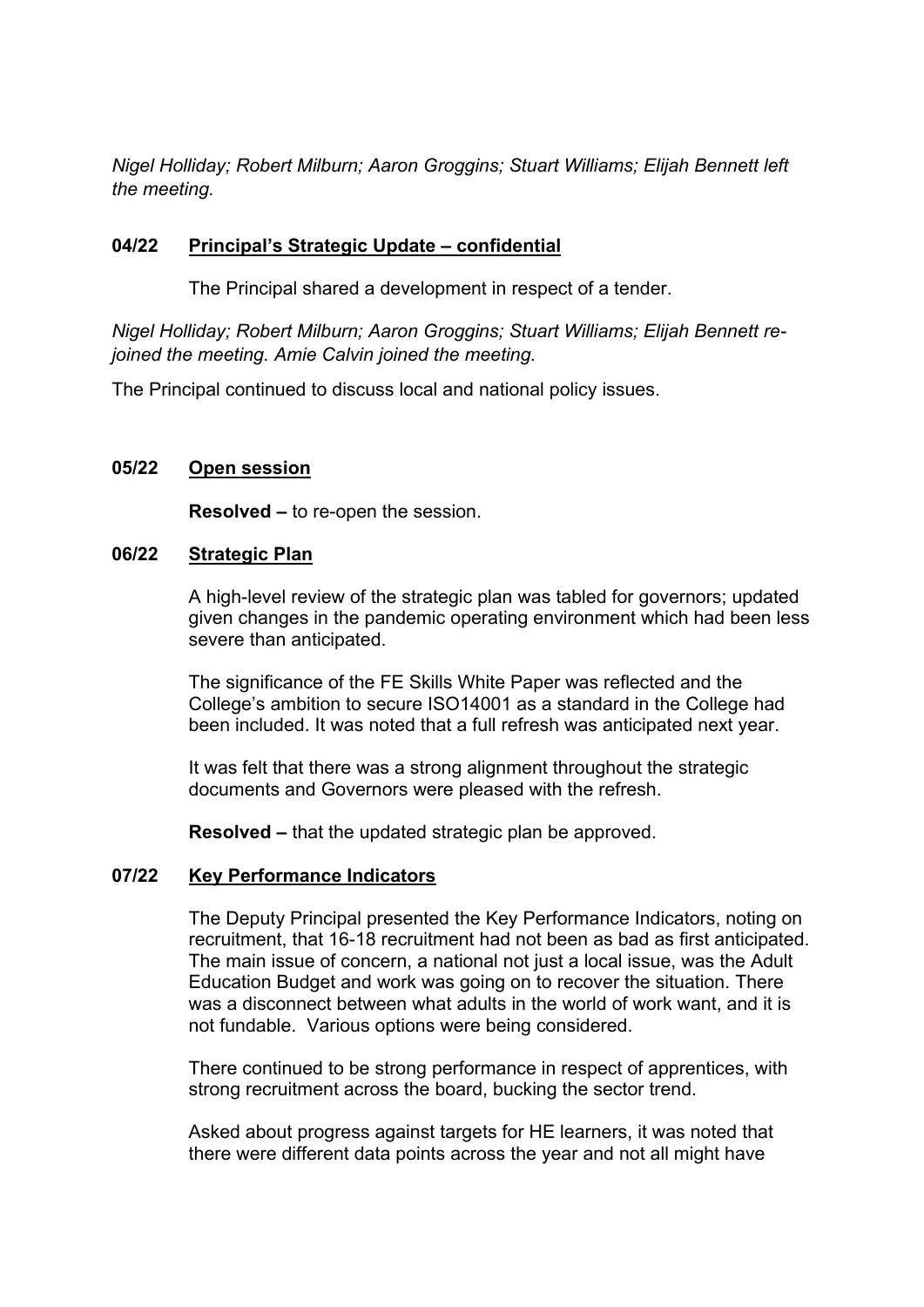fulfilled their courses at the time of the data capture point and that the next point would give a stronger picture.

In a reprise of a conversation at the last Board, it continued to be the case that there is an impact on apprenticeship timely achievement arising from the pandemic in terms of completing the course and accessing End Point Assessments, confirmed by employers present.

It was noted that while English and maths attendance was below target, it was above last year. It was asked how many were doing Functional Skills maths and English and noted that numbers were small around 30-40. It was being stressed the importance of maths and English for employability and progression.

With English being above target, it was asked whether there was any learning for maths. It was felt that the same struggles with engagement with maths was a factor, but that some progress was being made. It should also be remembered that many students had not done any exams for some time and that anxiety was an issue. The mocks showed the need for significant catch-up work.

It was felt that work placements were about right for the time year, noting that there were more work placements than T-Level students. In looking at different areas of the curriculum (and how they compared one with another), this picture looked relatively strong particularly for Teaching, Learning and Assessment.

#### **08/22 Curriculum Update**

The Deputy Principal noted that a safeguarding week had been carried out, and training for staff had been completed focusing on the key priorities for this year: sexual harassment/violence between children; online safety; peer-to-peer abuse.

Prevent Duty strategy is regularly reviewed and awareness raising was held as part of the safeguarding week.

It was noted that the progress reviews now taking place were not just about focusing on progress but also about discussing their progress towards reaching their career aims.

The good teaching, learning and assessment profile was noted and it was asked whether there were any themes coming out. It was thought that there were not any particular themes arising. It was asked what external moderation there was of the observation process and noted that there was an associate consultant working with staff. It was asked whether that was sufficient in terms of benchmarking and felt that it did provide some externality. There was also a moderation process to ensure consistency and developmental action points were fed into the IP process.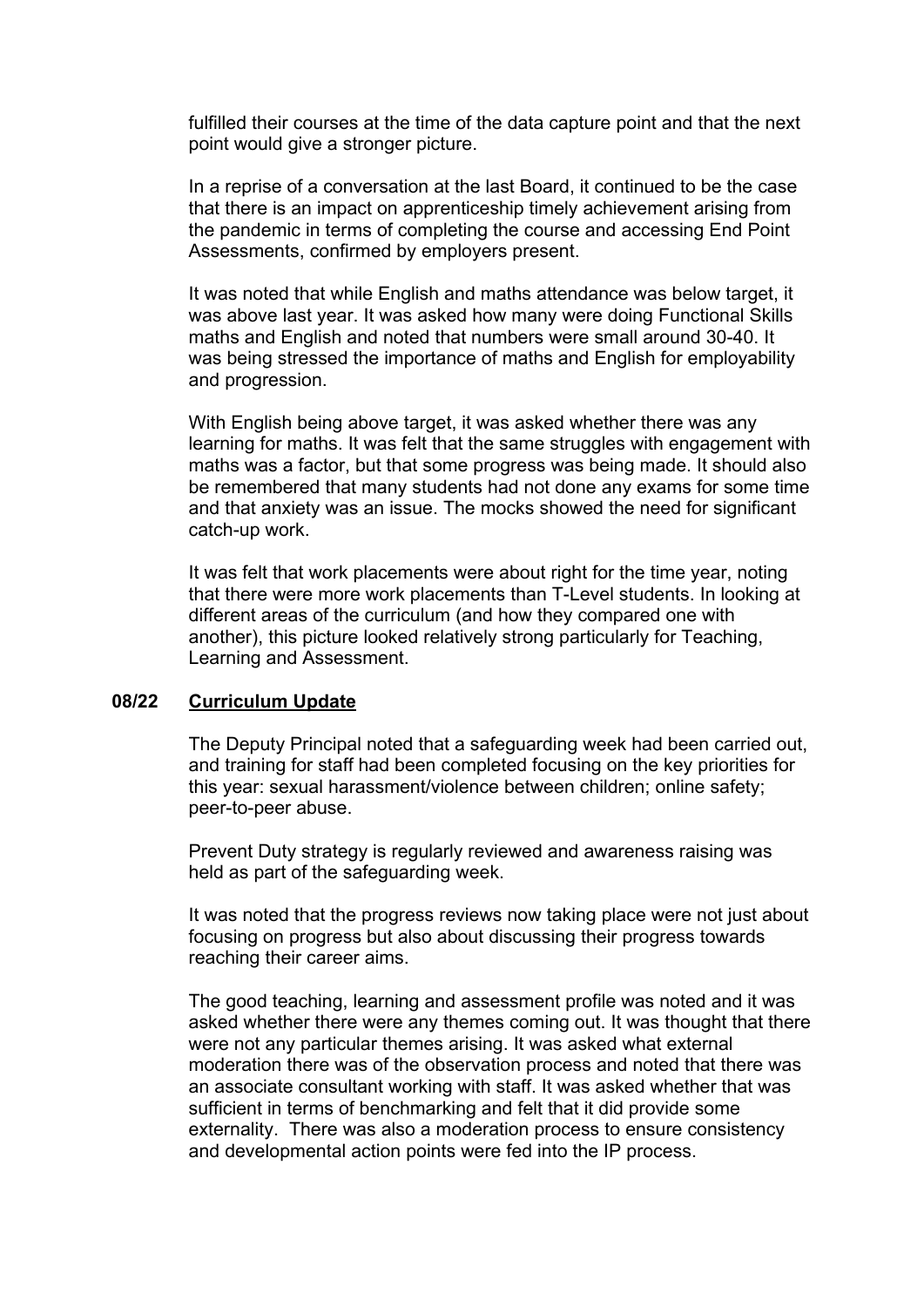In respect of curriculum planning, it was noted that there had been curriculum forums reviewing intent and identifying new opportunities. These would be developed in partnership with employers.

It was noted that the first of the Higher Education Forums had taken place in January and had focused on staff development and continuous development. Asked whether students had been involved, it was confirmed that they had not been on this occasion as the forum had been on staff development, but that there may be room in future or alternatively a forum found through the HE learner voice.

#### *Amie Calvin left the meeting*

In respect of higher education, the sub-contracting activity with Lancaster and Morecambe College was received. It was noted that from monitoring work carried out that there was a high standard of work and joint working on areas of best practice.

*Elijah Bennett withdrew from financial decision-making in respect of 10/22 and 11/22* 

## **09/22 Confidential Session**

**Resolved –** to move into confidential session.

### **10/22 Human Resources Update – confidential**

The Deputy Principal provided an overview of human resource activity.

*Amie Calvin re-joined the meeting* 

#### **11/22 Finance Update – confidential**

The Deputy Principal discussed financial matters.

### **12/22 Open Session**

**Resolved –** that the meeting be re-opened.

### **13/22 Facilities Update**

It was noted with disappointment that there had been some time lag in the reporting of health and safety inspection of curriculum areas; but that this was now rectified and understood that they had been done but just not reported.

There continued to be some concern over the crossing to the garage across the road and worry over the changes to the highway code which might encourage dodging between cars.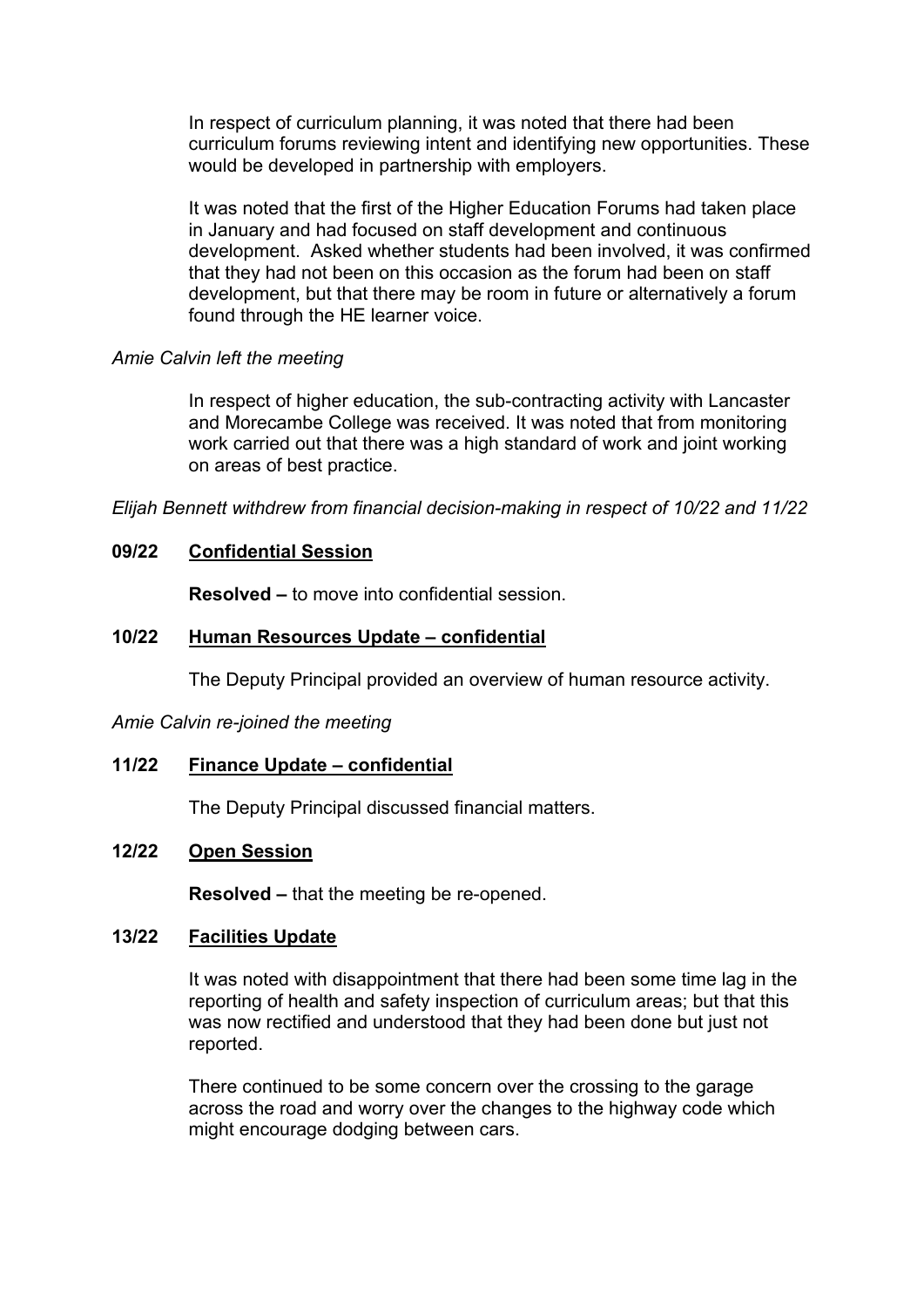The Deputy Principal sought the Board's approval to sign up to the AoC's green code and to monitor progress through the three key pillars therein. This was also in support of the aim to secure the ISO14001 accreditation for sustainability.

It was noted that the catering contract with Lakes College Enterprises were consistently seeing takings of £5,000 per week.

It was noted that the Wave 4 T-Level funding bid was open and closing on 11<sup>th</sup> March. This being the case, it was requested that Finance and Corporate Working Group be delegated to review and approve the options (noting that significant expenditure on the part of the College would require full Board approval, however it was envisaged that the bid would be submitted without any offer of match funding).

**Resolved –** that the Finance and Corporate Working Group be delegated to approve the Wave 4 T-level Funding Bid (providing no significant commitment to match-funding).

### **13/22 Governance**

The Board were requested to approve an amendment to the Finance and Corporate Working Group terms of reference, formalising their role in respect of a careers' strategy.

The Board received feedback from learning walks Governors had undertaken at the end of last term.

The proposals for external review of Governance were received and agreed.

The Board agreed the appointments to committees as below:

## **Resolved –**

1) That the amendment to the Finance and Corporate Working Group's terms of reference be approved as

"To consider and challenge the careers strategy and progress, making recommendations to the Board where decisions are required."

- 2) That the proposals and timetable for an external review of governance be approved.
- 3) That Paul Hardon be appointed to the Finance and Corporate Working Group;
- 4) That Phil Jardine be appointed to the Search and Governance Committee;
- 5) That the Clerk consider the appointment of a HR specialist to the Board with a view to joining the Remuneration Committee;